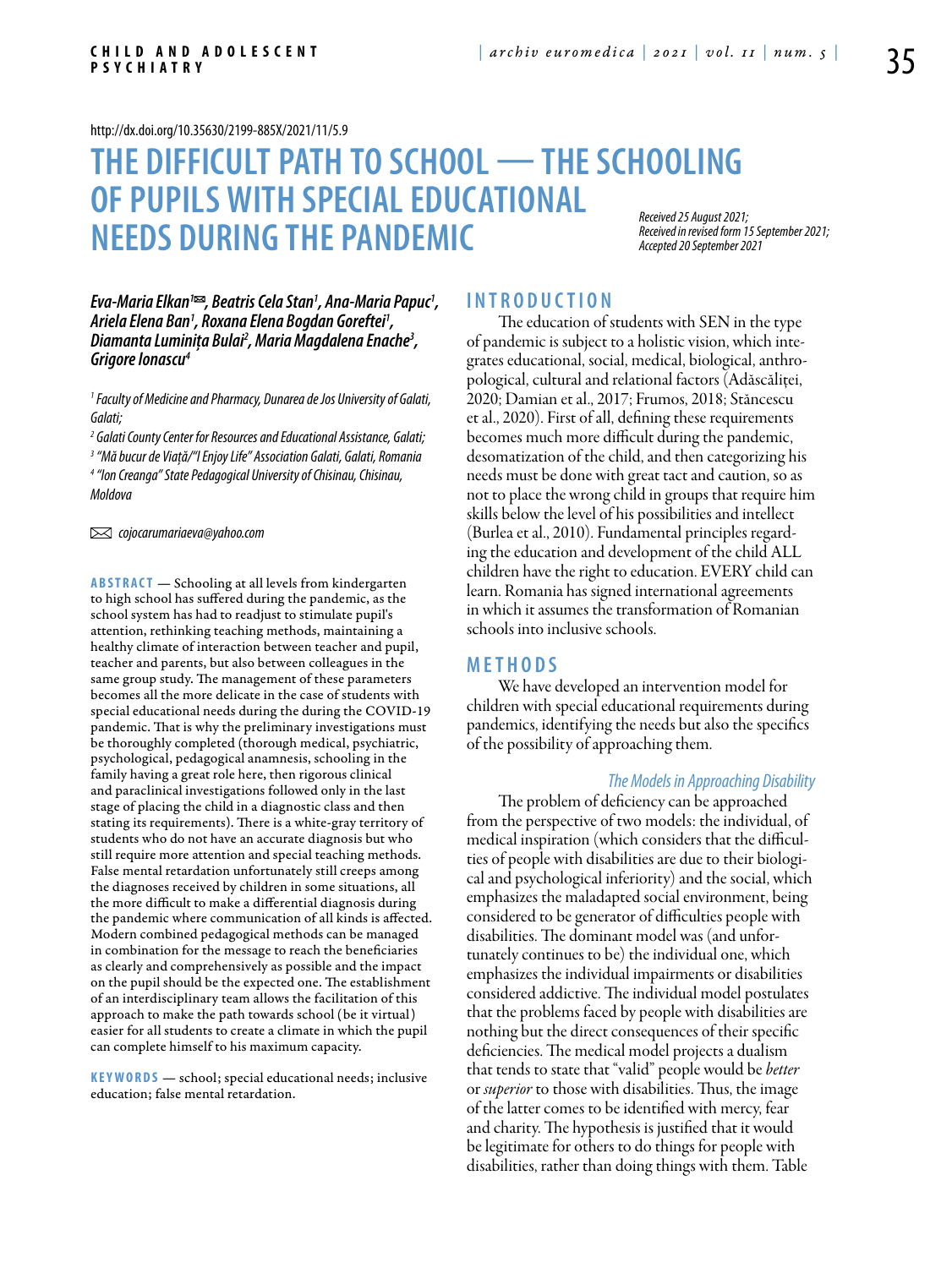1 summarizes the issue of false mental retardation often present in assessments of children with SEN (special educational needs).

*Table 1. False mental retardation (source developed by the authors)*

| <b>False mental</b><br>retardation | Affective deprivation<br>Neglect<br>Insecure attachment<br>Abuse |
|------------------------------------|------------------------------------------------------------------|
|                                    | Autism spectrum disorder                                         |
|                                    | The degree of delay can be overestimated                         |
|                                    | The child may have a normal or above average intellect           |
|                                    | Delaved intervention                                             |
|                                    | Genetic and metabolic syndromes                                  |
|                                    | Endcorinopathies                                                 |
|                                    | The educational limitation given by the disease                  |
|                                    | Undiagnosis of the syndrome in time                              |
|                                    | Medical malpractice                                              |
|                                    | Hearing and language disorders, learning disorders               |
|                                    | Dyslexia                                                         |
|                                    | Delayed intervention                                             |

The person with mental retardation does not identify the source of internal or external activation of memory often confusing them. In these patients, however, the visual memory was better than the verbal one, the false recollections being much lower for images presented to the subjects. Another interesting fact is that these false verbal memories will increase with the age of the patients. Another important fact is that patients with learning difficulties have normal intellect. Memory is semantic and episodic. Episodic memory is impaired in children with autism. Carlin et al. (2008) redefines the identity of the teacher in relation to the pupil. Educational discourse suffers fractures during the pandemic, sometimes gaps and therefore knowledge accumulates in leaps and bounds.

*The authority of the teacher* is undermined by the academic community itself in which there are different currents of teaching, opinions and ideas about pedagogy and methods applied during the pandemic.

*Rules in schools*: There were philosophical, pedagogical and organizational inconsistencies that led to the re-establishment of habits, rules and objectives pursued in schools. (Blume, 2020; Teruya, 2021)

*Social model*: focuses on disability as a relationship between people with disabilities and discriminatory society: disability is defined as the result of disabling barriers imposed by the environment or policy interventions. It involves strategies to remove barriers, of education, aiming the inclusion (Lloyd, 2008). People with disabilities do not want anything extra, but want to be treated the same as people without disabilities. A large number of people have disabilities due to barriers or prejudices. The child with special educational needs requires additional attention and educational assistance (an individualized approach based on the particularities and / or characteristics of a learning disability / learning disorder), without which we cannot speak of

equal opportunities, access and school and social participation (Burlea et al., 2012). Inclusive policies and practices postulate the complex change of the environment (physical and social) to allow the child's development to its full potential (Egenfeldt-Nielsen, 2004). The establishment of special educational requirements is based on the learning barriers that the pupils encounters in the educational environment in particular (but also in the community) and which must be reduced / eliminated so that the child can progress at his own pace (Ainscow, 2016).

# **RES U LTS**

The education of children with SEN in pandemics can be achieved based on the following model developed by our team for inclusive education. The pandemic has created new barriers to learning for all students, but also for teachers and parents. At the same time, after the initial impact, there has been an adaptation effort that has changed and continues to change the educational environment, bringing positive things from the perspective of inclusion, for some children. At the same time, for disadvantaged students and families, there were added barriers and problems regarding the access to education.

# **DISC U SSION**

 We empathize with the helpless, the needy, the hopeless, the less fortunate than us. Are we aware of what happened beyond what we can comprehend? Every day many children cross the threshold of school, including a series of mental retardation, sensory or associated, all with special educational needs. Smiling or crying indifferently or ignorantly, they are all driven into the adventure of knowledge. Pre-pandemic education has been characterized by face-to-face activities that involve a physical environment dedicated to teaching, learning, assessment, educational therapy, specific therapies and compensation. Education during the pandemic has been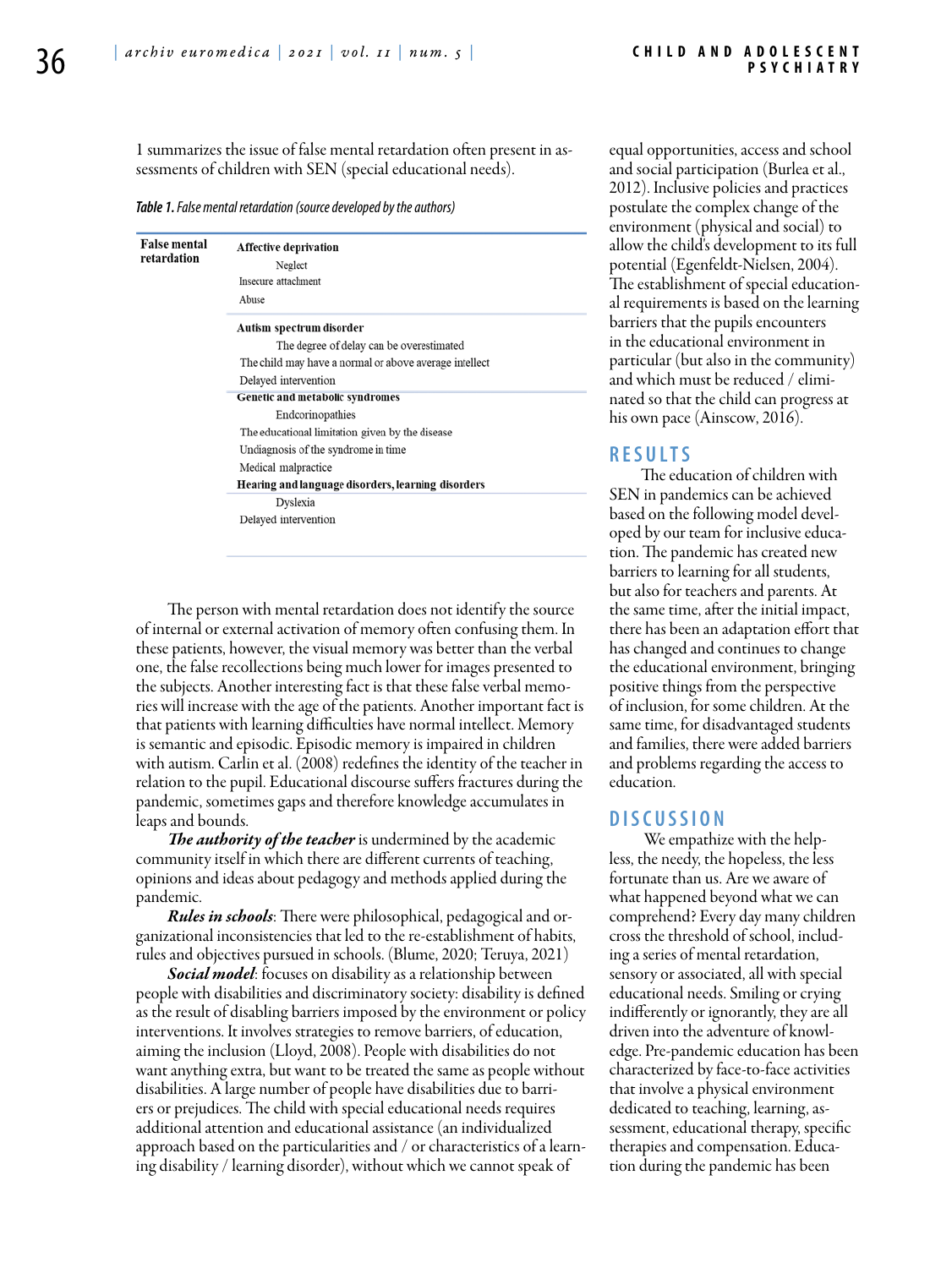characterized by Synchronous / asynchronous activities that involve changing the environment of the educational service. Approaching intervention methods and techniques with an emphasis on the diversification of action agents. The development and implementation of educational frameworks, formal and nonformal, to integrate in their content new technologies or intervention methods. The digital solutions in adapting intervention methods and techniques for the category of action agents with independence manifests in participation; we aim at employing the self-directed learning, we train: skills, abilities and acquirements of work and life; we develop: new skills for education (knowing, doing, being, working together), we insist upon: the optimal functioning of the components of the mental system at the individual level, the quality of individual functionality in various contexts. Transposing the interaction with students in the virtual space; used communication channels: specialized e-learning platform, google classroom, specific means of distance learning, applications for asynchronous communication; ways of structuring the content of the activity: open educational resources with digital content (software slides, tutorials, etc.) (Luca et al., 2020). Interactive teaching material, worksheets with audio recording; power point presentations with audiovideo recording. For the category of action agents with controlled independence in participation: we aim: capitalizing the individual educational potential; we develop: key competencies in personal and social evolution; For the category of action agents without controlled independence in participation we aim: the implementation of a multifocal intervention program (multimedia modules with extended addressability); we form adaptive work and life behaviors; we develop: positive personality traits reflected in the maximum capitalization of the psycho-physical potential; we insist upon the individual functionality as a reaction to controlled external elements. Human Diagnosis and prognosis: Physical support traditionally restricted, evaluation of procurement difficult to quantify, development of out-of-phase, artificial communication; personalized intervention directly proportional to the degree of skill and involvement of parents. Material order: Lack of devices, insufficient knowledge in the IT field, fluctuating or non-existent internet connection, increased maintenance costs.

In order to change behaviors and promote the integration of new concepts and values, it is imperative that students benefit from experiential learning through a socio-constructivist approach. Digital culture should not suppress the paradigms of the past, it is imperative that they coexist.

### *Acknowledgment*

This research was presented at 5<sup>th</sup> European Conference of Psychiatry and Mental Health "Galatia" 2021.

#### **REFEREN CES**

- 1. ADĂSCĂLIȚEI, C. (2020). An integrative approach to vocational identity and of the prevention of school adaptation difficulties. Moldavian Journal for Education and Social Psychology, 4(2), 20–27. https://doi. org/10.18662/mjesp/4.2/19
- 2. Ainscow, M. (2016). Collaboration as a strategy for promoting equity in education: possibilities and barriers. Journal of Professional Capital and Community, 1(2), 159–172. https://www.cscjes-cronfa.co.uk/api/ storage/2a6d51d2-92c2-45e3-97a8-2567619e7fb6/ Ainscow-paper-for-JPCC-February-2016.pdf
- 3. Blume, C. (2020). German Teachers' Digital Habitus and Their Pandemic Pedagogy. Postdigital Science and Education, 2, 879–905. http://doi.org/10.1007/ s42438-020-00174-9
- 4. Burlea, G., Burlea, A. M., & Milici, R. C. (2010). Prevention and intervention in speech and language therapy for the success of lexicographical acquisitions. Revista de Cercetare si Interventie So- ciala, 30, 86. https://www.rcis.ro/images/documente/ rcis30\_07.pdf
- 5. Burlea, A., Sacuiu, I., Chirita, V., Chirita, R., (2012). Teen depression prevention – an issue of great social impact [Abstract]. International Journal of Neuropsychopharmacology, 15(Sup1), 176. https://academic.oup.com/ijnp/article/15/Supplement  $1/1/650920$
- 6. Carlin, M. T., Toglia, M. P., Wakeford, Y., Jakway, A., Sullivan, K., & Conners, L. H. F. (2008). Veridical and False Pictorial Memory in Individuals with and without Mental Retardation. Am J Ment Retard, 113 (3), 201–213. https://doi. org/10.1352/0895-8017(2008)113[201:VAFPMI]2.0.  $CO:2$
- 7. Damian, S. I., Rohozneanu, A., Glodeanu, A., & Tabian, D. (2017). Bioethics in intervention in the deficit attention hyperkinetic disorder (ADHD). Eastern-European Journal of Medical Humanities and Bioethics, 1(1), 36–44. https://doi.org/10.18662/ eejmhb/02
- 8. Egenfeldt-Nielsen, S. (2004), "Practical barriers in using educational computer games". On the Horizon, 12(1), 18–21. http://doi. org/10.1108/10748120410540454
- 9. FRUMOS, L. (2018). Attitudes and self? Efficacy of Romanian primary school teachers towards including children with special educational needs in regular classrooms. Revista Romaneasca pentru Educatie Multidimensionala, 10(4), 118–135. https://doi. org/10.18662/rrem/77
- 10. LLOYD, C. (2008). Removing barriers to achievement: A strategy for inclusion or exclusion? International